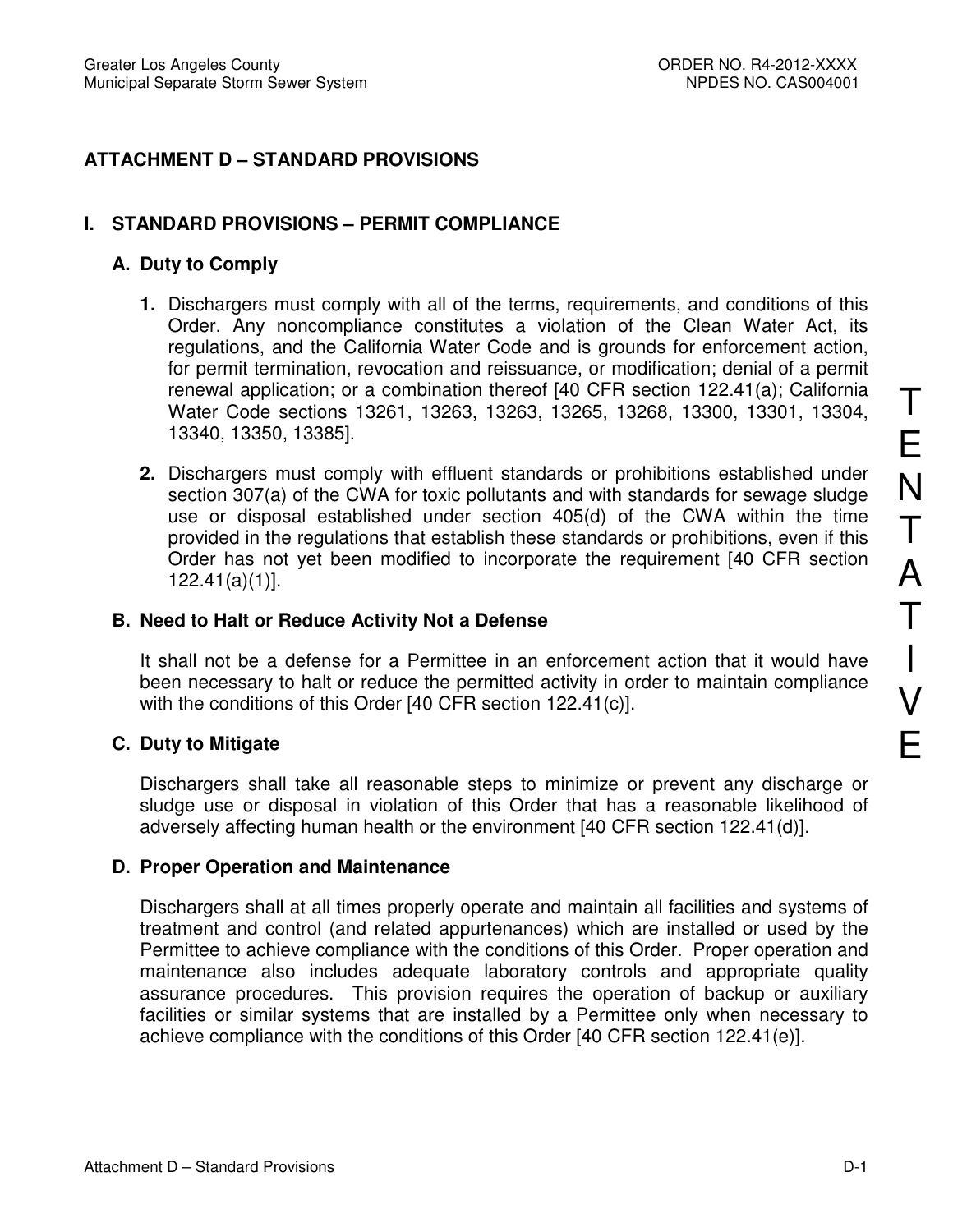# **E. Property Rights**

- **1.** This Order does not convey any property rights of any sort, or any exclusive privileges [40 CFR section 122.41(g)].
- **2.** The issuance of this Order does not authorize any injury to persons or property or invasion of other private rights, or any infringement of state or local law or regulations [40 CFR section 122.5(c)].

# **F. Inspection and Entry**

Dischargers shall allow the Regional Water Board, State Water Board, USEPA, and/or their authorized representatives (including an authorized contractor acting as their representative), upon the presentation of credentials and other documents, as may be required by law, to [40 CFR section 122.41(i); California Water Code sections 13267 and 13383]:

- **1.** Enter upon the Permittee's premises where a regulated facility or activity is located or conducted, or where records are kept under the conditions of this Order [40 CFR section 122.41(i)(1); California Water Code sections 13267 and 13383];
- **2.** Have access to and copy, at reasonable times, any records that must be kept under the conditions of this Order [40 CFR section 122.41(i)(2); California Water Code sections 13267 and 13383];
- **3.** Inspect and photograph, at reasonable times, any facilities, equipment (including monitoring and control equipment), practices, or operations regulated or required under this Order [40 CFR section 122.41(i)(3)]; California Water Code sections 13267 and 13383; and
- **4.** Sample or monitor, at reasonable times, for the purposes of assuring Order compliance or as otherwise authorized by the CWA or the California Water Code, any substances or parameters at any location  $[40 \text{ CFR}$  section  $122.41(i)(4);$ California Water Code sections 13267 and 13383].

# **G. Bypass**

- **1.** Definitions
	- **a.** "Bypass" means the intentional diversion of waste streams from any portion of a treatment facility [40 CFR section  $122.41(m)(1)(i)$ ].
	- **b.** "Severe property damage" means substantial physical damage to property, damage to the treatment facilities, which causes them to become inoperable, or substantial and permanent loss of natural resources that can reasonably be expected to occur in the absence of a bypass. Severe property damage does not mean economic loss caused by delays in production [40 CFR section 122.41(m)(1)(ii)].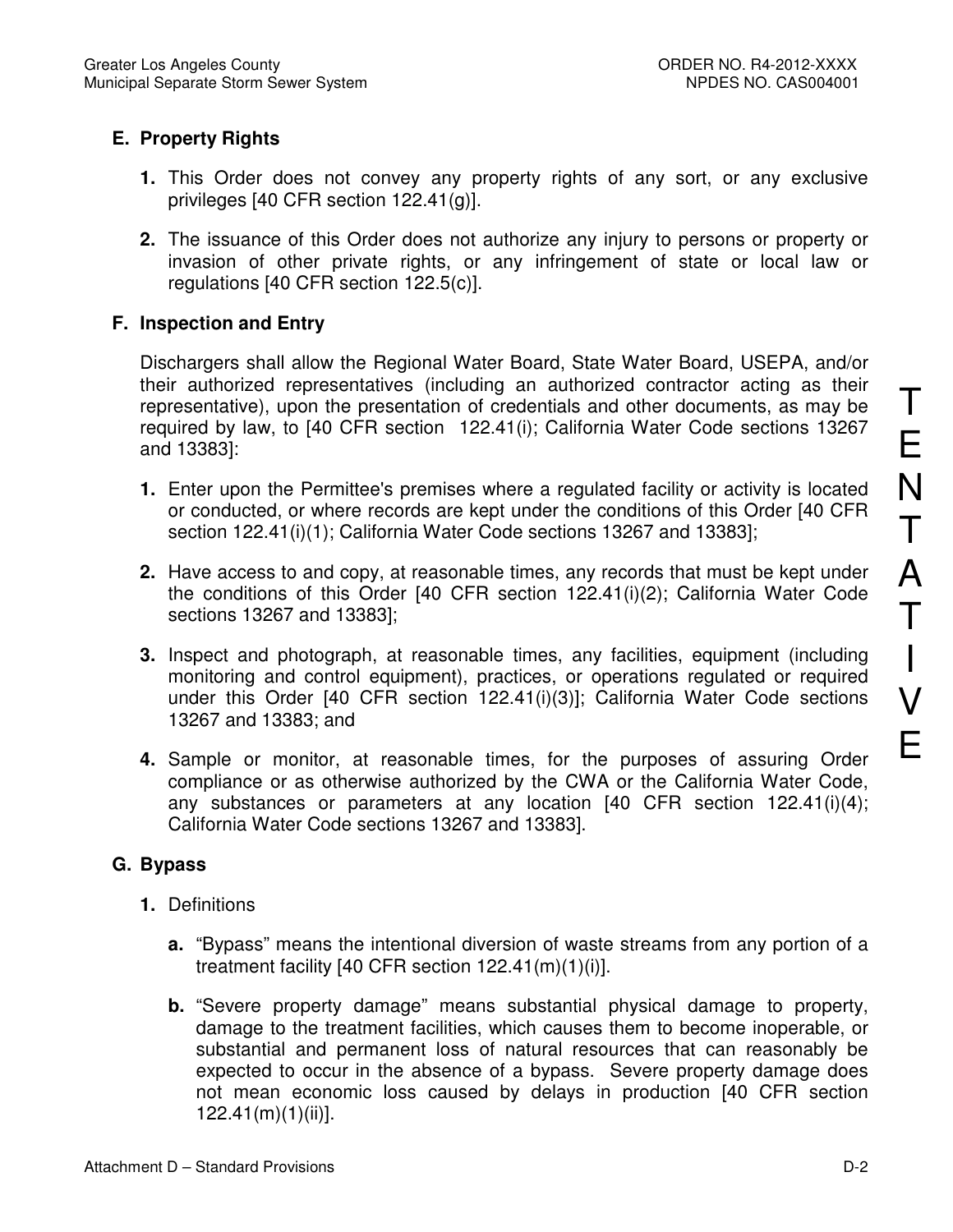- **2.** Bypass not exceeding limitations. Dischargers may allow any bypass to occur which does not cause exceedances of effluent limitations, but only if it is also for essential maintenance to assure efficient operation. These bypasses are not subject to the provisions listed in Standard Provisions – Permit Compliance I.G.3, I.G.4, and I.G.5 below [40 CFR section 122.41(m)(2)].
- **3.** Prohibition of bypass. Bypass is prohibited, and the Regional Water Board may take enforcement action against a Permittee for bypass, unless [40 CFR section 122.41(m)(4)(i)]:
	- **a.** Bypass was unavoidable to prevent loss of life, personal injury, or severe property damage [40 CFR section 122.41(m)(4)(i)(A)];
	- **c.** There were no feasible alternatives to the bypass, such as the use of auxiliary treatment facilities, retention of untreated wastes, or maintenance during normal periods of equipment downtime. This condition is not satisfied if adequate back-up equipment should have been installed in the exercise of reasonable engineering judgment to prevent a bypass that occurred during normal periods of equipment downtime or preventive maintenance [40 CFR section 122.41(m)(4)(i)(B)]; and
	- **d.** The Permittee submitted notices to the Regional Water Board as required under Standard Provisions – Permit Compliance I.G.5 below [40 CFR section 122.41(m)(4)(i)(C)].
- **4.** The Regional Water Board may approve an anticipated bypass, after considering its adverse effects, if the Regional Water Board determines that it will meet the three conditions listed in Standard Provisions – Permit Compliance I.G.3 above [40 CFR section 122.41(m)(4)(ii)].
- **5.** Notice
	- **a.** Anticipated bypass. If a Permittee knows in advance of the need for a bypass, it shall submit a notice, if possible at least 10 days before the date of the bypass [40 CFR section 122.41(m)(3)(i)].
	- **b.** Unanticipated bypass. Dischargers shall submit notice of an unanticipated bypass as required in Standard Provisions - Reporting V.E below (24-hour notice) [40 CFR section 122.41(m)(3)(ii)].

# **H. Upset**

"Upset" means an exceptional incident in which there is unintentional and temporary noncompliance with technology based permit effluent limitations because of factors beyond the reasonable control of the Permittee. An upset does not include noncompliance to the extent caused by operational error, improperly designed treatment facilities, inadequate treatment facilities, lack of preventive maintenance, or careless or improper operation [40 CFR section 122.41(n)(1)].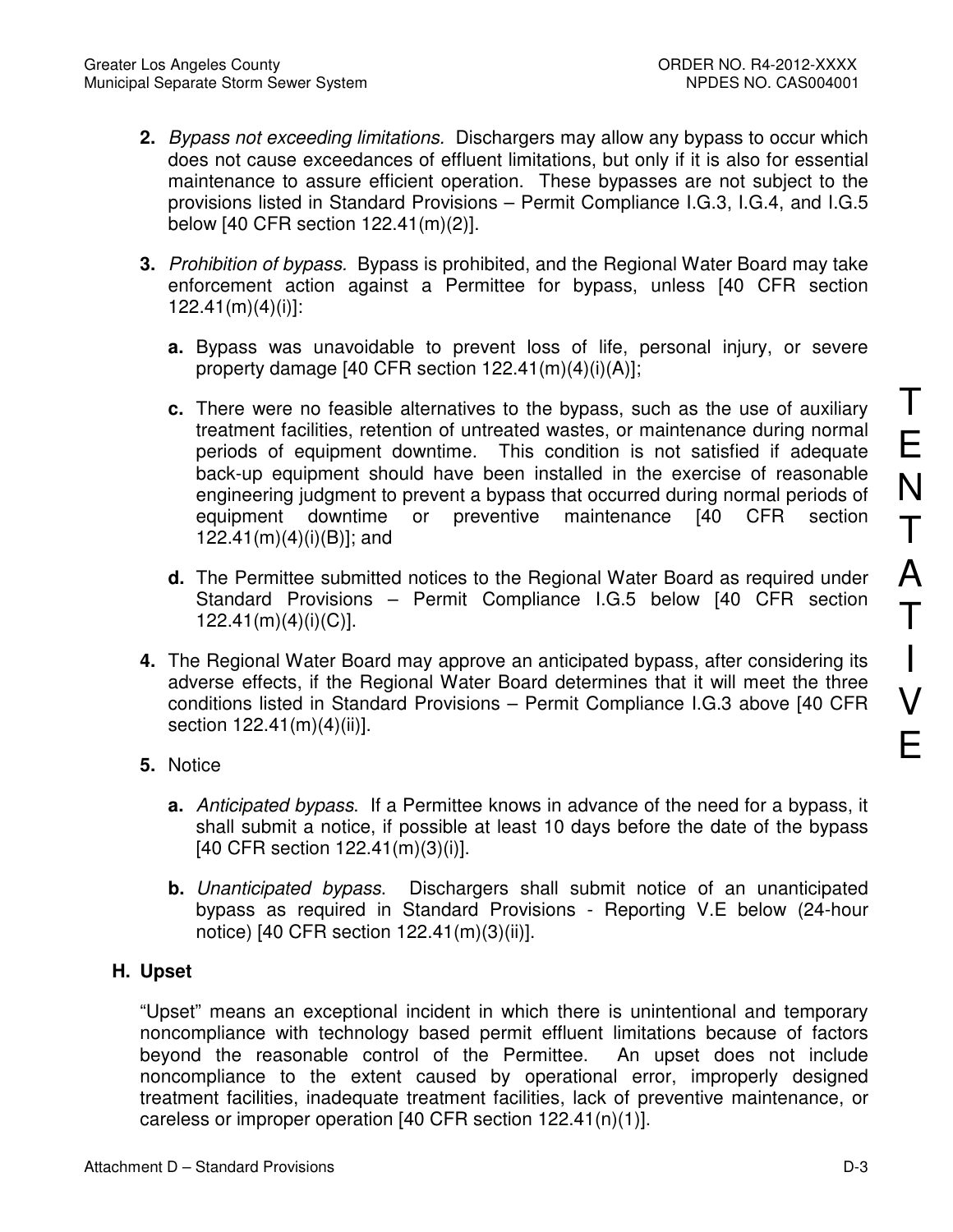- **1.** Effect of an upset. An upset constitutes an affirmative defense to an action brought for noncompliance with such technology based permit effluent limitations if the requirements of Standard Provisions – Permit Compliance I.H.2 below are met. No determination made during administrative review of claims that noncompliance was caused by upset, and before an action for noncompliance, is final administrative action subject to judicial review [40 CFR section 122.41(n)(2)].
- **2.** Conditions necessary for a demonstration of upset. A Permittee who wishes to establish the affirmative defense of upset shall demonstrate, through properly signed, contemporaneous operating logs or other relevant evidence that [40 CFR section 122.41(n)(3)]:
	- **a.** An upset occurred and that the Permittee can identify the cause(s) of the upset [40 CFR section 122.41(n)(3)(i)];
	- **b.** The permitted facility was, at the time, being properly operated [40 CFR section 122.41(n)(3)(ii)];
	- **c.** The Permittee submitted notice of the upset as required in Standard Provisions Reporting V.E.2.b below (24-hour notice) [40 CFR section 122.41(n)(3)(iii)]; and
	- **d.** The Permittee complied with any remedial measures required under Standard Provisions – Permit Compliance I.C above [40 CFR section 122.41(n)(3)(iv)].
- **3.** Burden of proof. In any enforcement proceeding, the Permittee seeking to establish the occurrence of an upset has the burden of proof [40 CFR section 122.41(n)(4)].

# **II. STANDARD PROVISIONS – PERMIT ACTION**

### **A. General**

This Order may be modified, revoked and reissued, or terminated for cause. The filing of a request by a Permittee for modification, revocation and reissuance, or termination, or a notification of planned changes or anticipated noncompliance does not stay any Order condition [40 CFR section 122.41(f)].

### **B. Duty to Reapply**

If a Permittee wishes to continue an activity regulated by this Order after the expiration date of this Order, the Permittee must apply for and obtain a new permit [40 CFR section 122.41(b)].

## **C. Transfers**

This Order is not transferable to any person except after notice to the Regional Water Board. The Regional Water Board may require modification or revocation and reissuance of the Order to change the name of the Permittee and incorporate such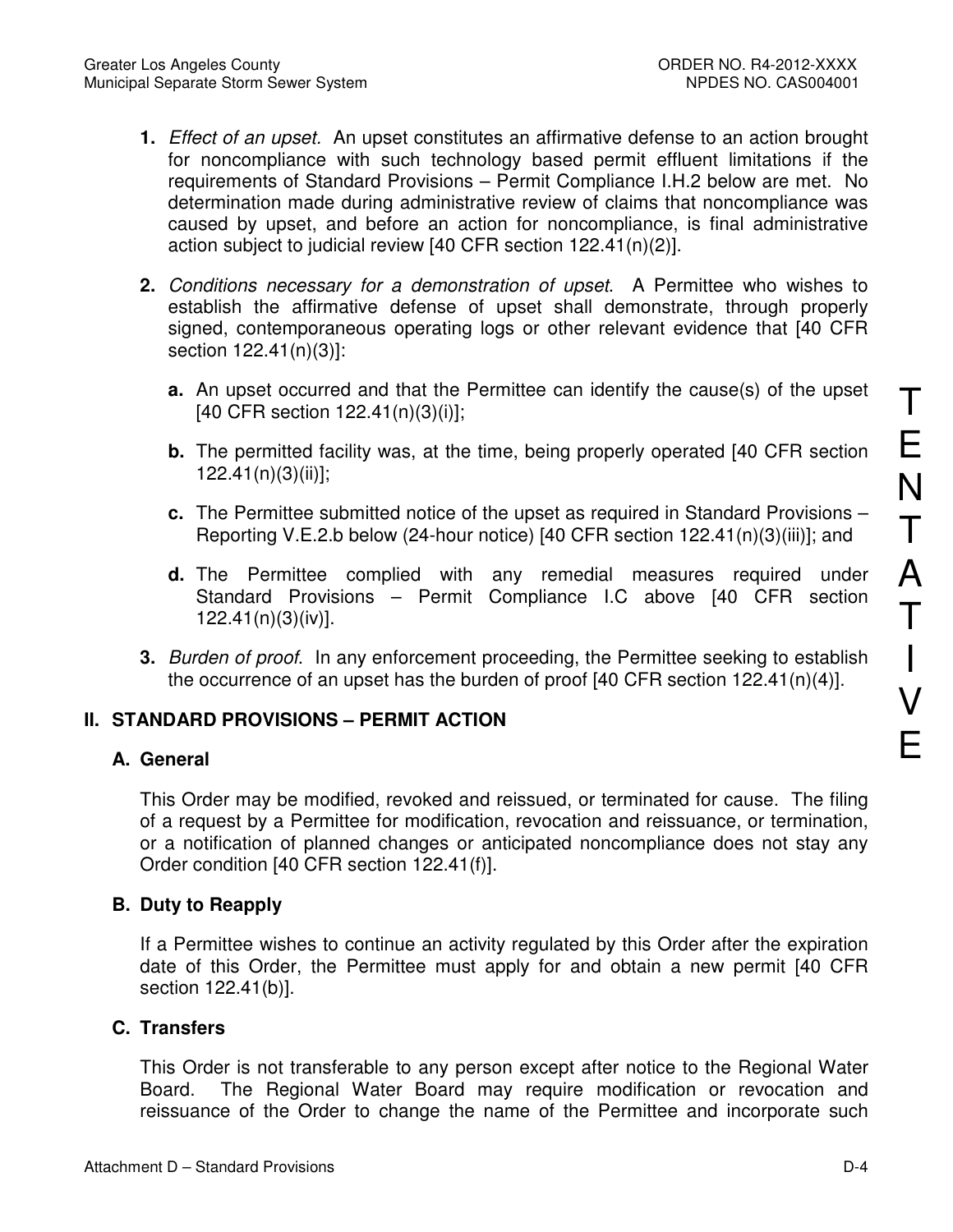other requirements as may be necessary under the CWA and the California Water Code [40 CFR sections 122.41(l)(3) and 122.61].

# **III. STANDARD PROVISIONS – MONITORING**

- **A.** Samples and measurements taken for the purpose of monitoring shall be representative of the monitored activity [40 CFR section 122.41(j)(1)].
- **B.** Monitoring must be conducted according to test procedures approved under 40 CFR Part 136 for the analysis of pollutants unless another test procedure is required under 40 CFR subchapters N or O or is otherwise specified in this Order for such pollutants [40 CFR sections  $122.41(j)(4)$  and  $122.44(i)(1)(iv)$ ].

# **IV. STANDARD PROVISIONS – RECORDS**

- **A.** Except for records of monitoring information required by this Order related to the Permittee's sewage sludge use and disposal activities, which shall be retained for a period of at least five years (or longer as required by 40 CFR Part 503), the Permittee shall retain records of all monitoring information, including all calibration and maintenance records and all original strip chart recordings for continuous monitoring instrumentation, copies of all reports required by this Order, and records of all data used to complete the application for this Order, for a period of at least three (3) years from the date of the sample, measurement, report or application. This period may be extended by request of the Regional Water Board Executive Officer at any time [40 CFR section 122.41(j)(2)].
- **B.** Records of monitoring information shall include:
	- **1.** The date, exact place, and time of sampling or measurements [40 CFR section 122.41(j)(3)(i)];
	- **2.** The individual(s) who performed the sampling or measurements [40 CFR section 122.41(j)(3)(ii)];
	- **3.** The date(s) analyses were performed [40 CFR section 122.41(j)(3)(iii)];
	- **4.** The individual(s) who performed the analyses [40 CFR section 122.41(j)(3)(iv)];
	- **5.** The analytical techniques or methods used [40 CFR section 122.41(j)(3)(v)]; and
	- **6.** The results of such analyses [40 CFR section 122.41(j)(3)(vi)].
- **C.** Claims of confidentiality for the following information will be denied [40 CFR section 122.7(b)]:
	- **1.** The name and address of any permit applicant or Permittee [40 CFR section 122.7(b)(1)]; and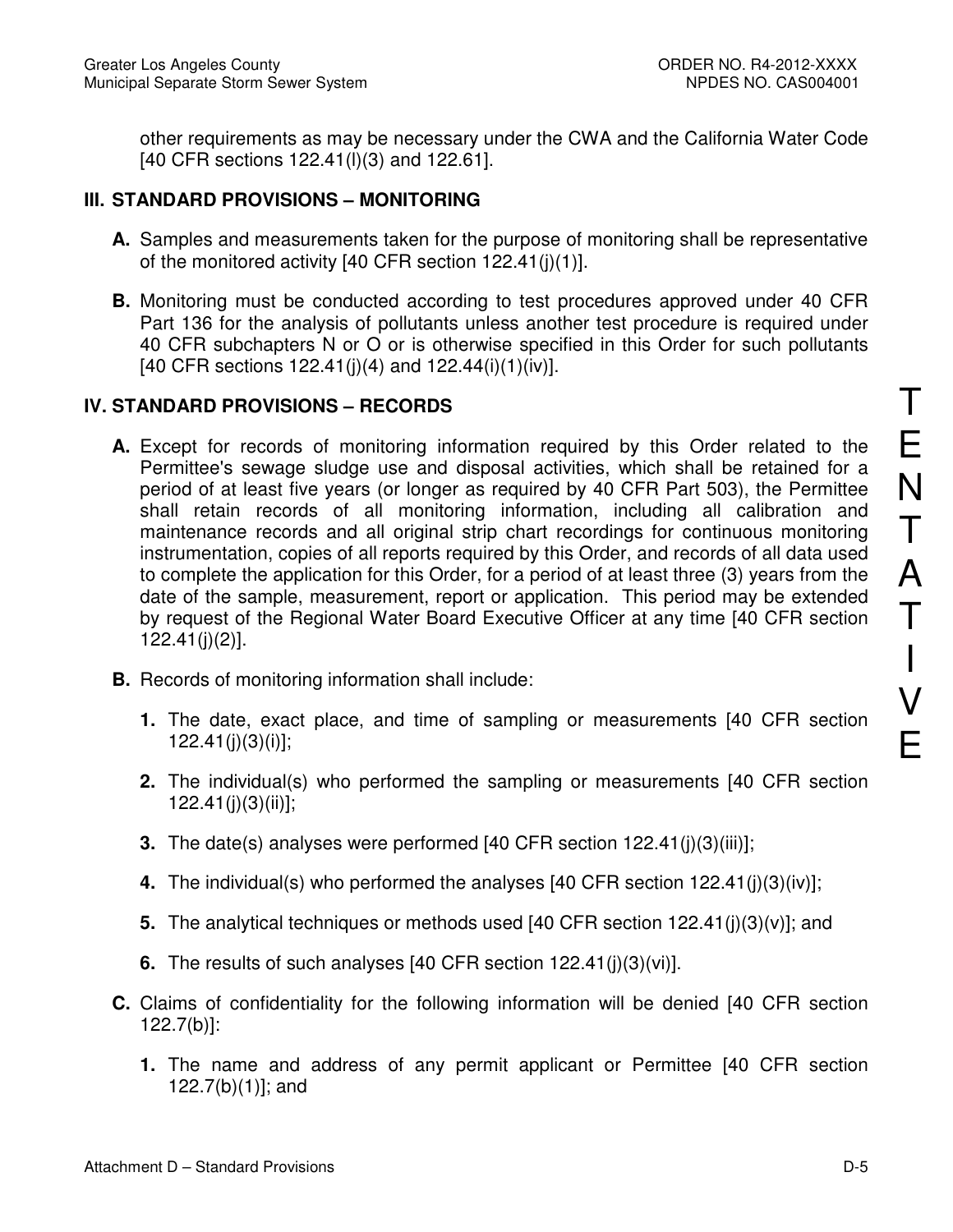**2.** Permit applications and attachments, permits, and effluent data [40 CFR section 122.7(b)(2)].

# **V. STANDARD PROVISIONS – REPORTING**

# **A. Duty to Provide Information**

Dischargers shall furnish to the Regional Water Board, State Water Board, or USEPA within a reasonable time, any information which the Regional Water Board, State Water Board, or USEPA may request to determine whether cause exists for modifying, revoking and reissuing, or terminating this Order or to determine compliance with this Order. Upon request, Dischargers shall also furnish to the Regional Water Board, State Water Board, or USEPA copies of records required to be kept by this Order [40 CFR section 122.41(h)] [California Water Code sections 13267 and 13383].

## **B. Signatory and Certification Requirement**s

- **1.** All applications, reports, or information submitted to the Regional Water Board, State Water Board, and/or USEPA shall be signed and certified in accordance with Standard Provisions – Reporting V.B.2, V.B.3, V.B.4, and V.B.5 below [40 CFR section 122.41(k)(1)].
- **2.** All applications submitted to the Regional Water Board shall be signed by either a principal executive officer or ranking elected official. For purposes of this section, a principal executive officer includes: (i) the chief executive officer of the agency (e.g., Mayor), or (ii) a senior executive officer having responsibility for the overall operations of a principal geographic unit of the agency (e.g., City Manager, Director of Public Works, City Engineer, etc.).[40 CFR section 122.22(a)(3)].
- **3.** All reports required by this Order and other information requested by the Regional Water Board, State Water Board, or USEPA shall be signed by a person described in Standard Provisions – Reporting V.B.2 above, or by a duly authorized representative of that person. A person is a duly authorized representative only if:
	- **a.** The authorization is made in writing by a person described in Standard Provisions – Reporting V.B.2 above [40 CFR section 122.22(b)(1)];
	- **b.** The authorization specifies either an individual or a position having responsibility for the overall operation of the regulated facility or activity such as the position of plant manager, operator of a well or a well field, superintendent, position of equivalent responsibility, or an individual or position having overall responsibility for environmental matters for the company. (A duly authorized representative may thus be either a named individual or any individual occupying a named position.) [40 CFR section 122.22(b)(2)]; and
	- **c.** The written authorization is submitted to the Regional Water Board [40 CFR section 122.22(b)(3)].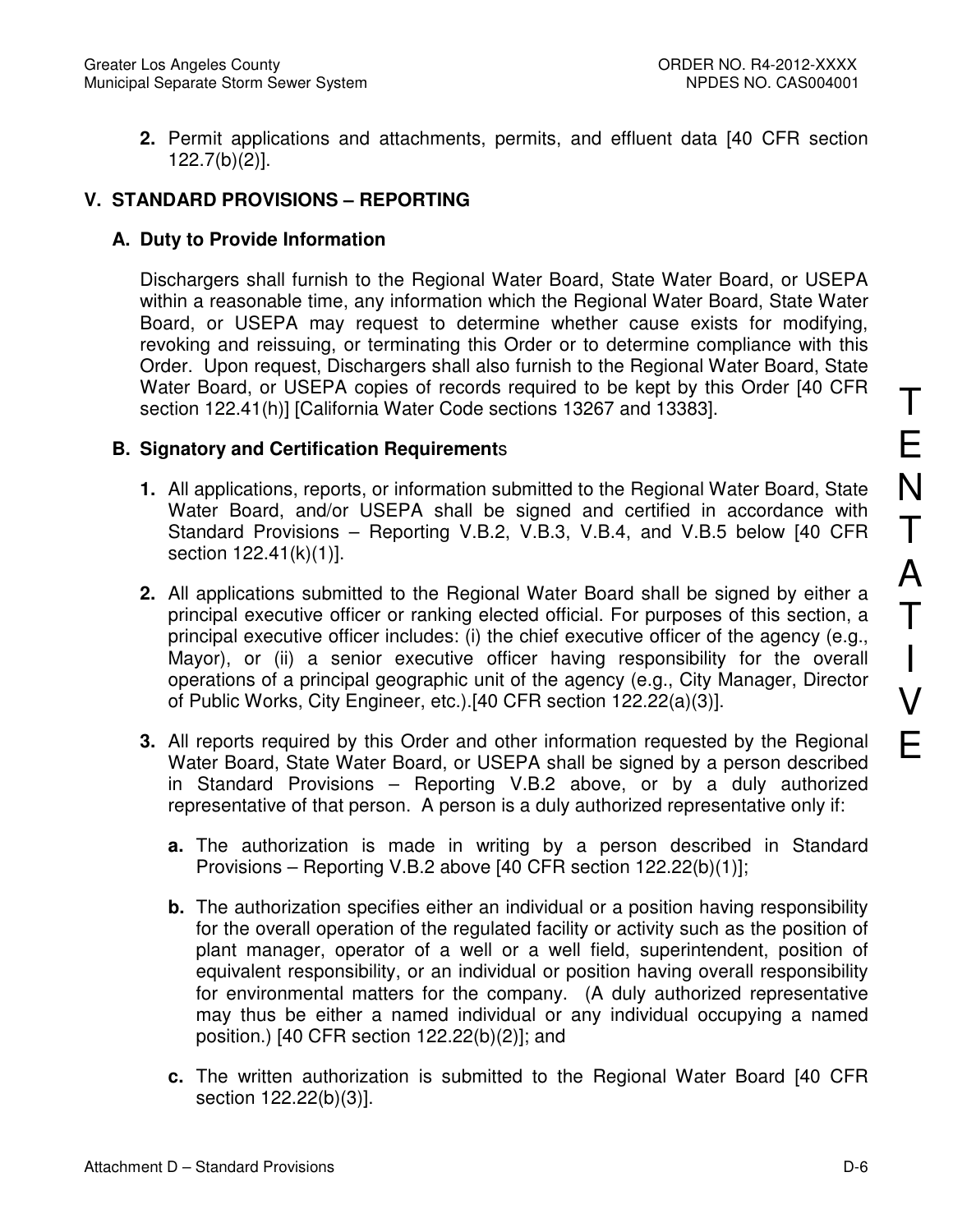- **4.** If an authorization under Standard Provisions Reporting V.B.3 above is no longer accurate because a different individual or position has responsibility for the overall operation of the facility, a new authorization satisfying the requirements of Standard Provisions – Reporting V.B.3 above must be submitted to the Regional Water Board prior to or together with any reports, information, or applications, to be signed by an authorized representative [40 CFR section 122.22(c)].
- **5.** Any person signing a document under Standard Provisions Reporting V.B.2 or V.B.3 above shall make the following certification:

"I certify under penalty of law that this document and all attachments were prepared under my direction or supervision in accordance with a system designed to assure that qualified personnel properly gather and evaluate the information submitted. Based on my inquiry of the person or persons who manage the system or those persons directly responsible for gathering the information, the information submitted is, to the best of my knowledge and belief, true, accurate, and complete. I am aware that there are significant penalties for submitting false information, including the possibility of fine and imprisonment for knowing violations." [40 CFR section 122.22(d)].

# **C. Monitoring Reports**

- **1.** Monitoring results shall be reported at the intervals specified in the Monitoring and Reporting Program (Attachment E) in this Order [40 CFR section 122.22(l)(4)].
- **2.** Monitoring results must be reported on a Discharge Monitoring Report (DMR) or forms provided or specified by the Regional Water Board or State Water Board for reporting results of monitoring of sludge use or disposal practices [40 CFR section 122.41(l)(4)(i)].
- **3.** If a Permittee monitors any pollutant more frequently than required by this Order using test procedures approved under 40 CFR Part 136, or another method required for an industry-specific waste stream under 40 CFR subchapters N or O, the results of such monitoring shall be included in the calculation and reporting of the data submitted in the DMR or sludge reporting form specified by the Regional Water Board [40 CFR section 122.41(l)(4)(ii)].
- **4.** Calculations for all limitations, which require averaging of measurements, shall utilize an arithmetic mean unless otherwise specified by the Regional Water Board in this Order [40 CFR section 122.41(l)(4)(iii)].

# **D. Compliance Schedules**

Reports of compliance or noncompliance with, or any progress reports on, interim and final requirements contained in any compliance schedule of this Order, shall be submitted no later than 14 days following each schedule date [40 CFR section 122.41(l)(5)].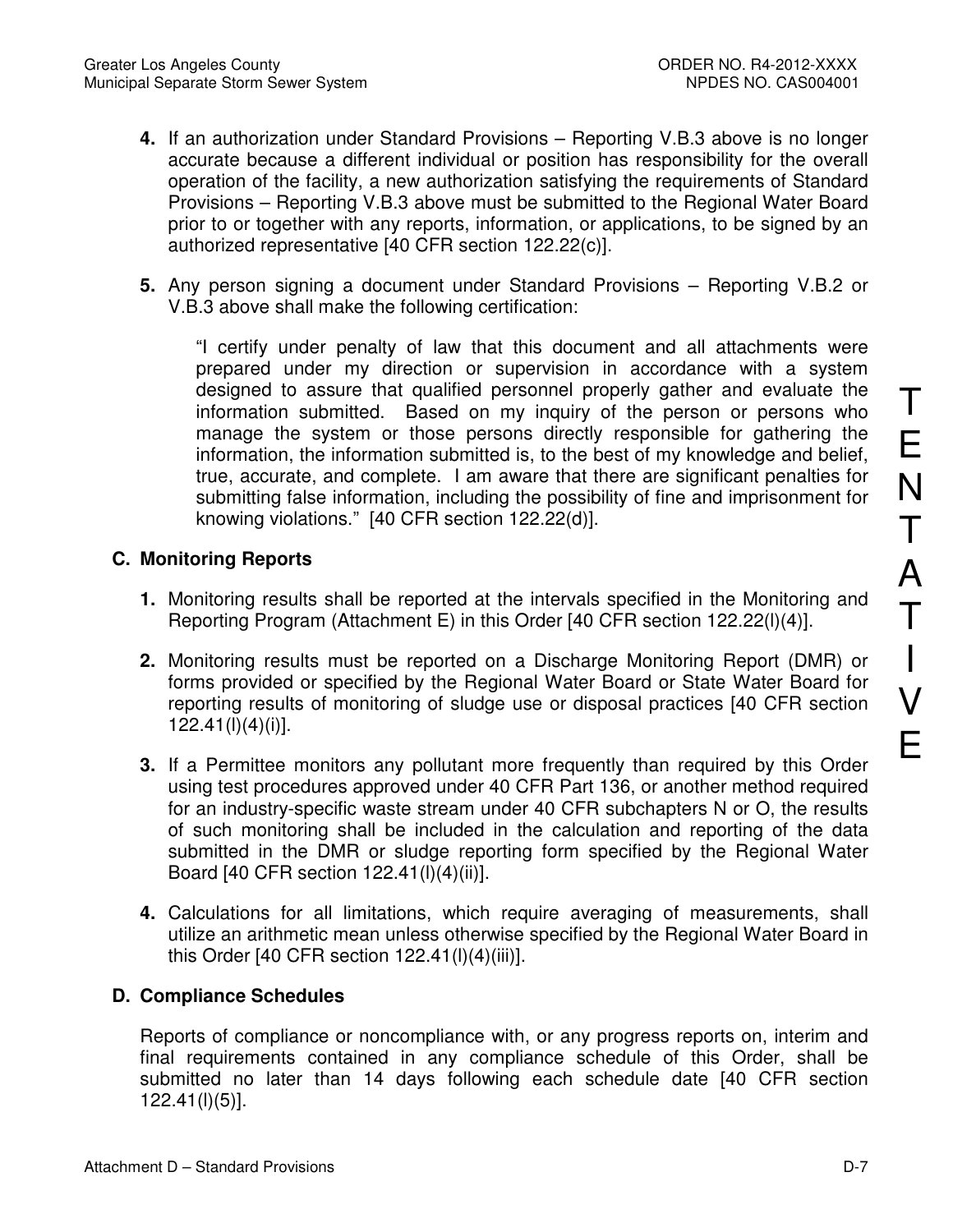# **E. Twenty-Four Hour Reporting**

- **1.** Dischargers shall report any noncompliance that may endanger health or the environment. Any information shall be provided orally within 24 hours from the time the Permittee becomes aware of the circumstances. A written submission shall also be provided within five (5) days of the time the Permittee becomes aware of the circumstances. The written submission shall contain a description of the noncompliance and its cause; the period of noncompliance, including exact dates and times, and if the noncompliance has not been corrected, the anticipated time it is expected to continue; and steps taken or planned to reduce, eliminate, and prevent reoccurrence of the noncompliance [40 CFR section 122.41(l)(6)(i)].
- **2.** The following shall be included as information that must be reported within 24 hours under this paragraph [40 CFR section 122.41(l)(6)(ii)]:
	- **a.** Any unanticipated bypass that exceeds any effluent limitation in this Order [40 CFR sections  $122.41(l)(6)(ii)(A)$  and  $122.41(g)$ ].
	- **b.** Any upset that exceeds any effluent limitation in this Order [40 CFR section 122.41(l)(6)(ii)(B)].
	- **c.** Violation of a maximum daily discharge limitation for any of the pollutants listed by the Regional Water Board in this Order to be reported within 24 hours [40 CFR section  $(I)(6)(ii)(C)$  and 122.44 $(g)$ ].
- **3.** The Regional Water Board may waive the above-required written report under this provision on a case-by-case basis if an oral report has been received within 24 hours [40 CFR section 122.41(l)(6)(iii)].

# **F. Planned Changes**

Dischargers shall give notice to the Regional Water Board as soon as possible of any planned physical alterations or additions to the permitted facility. Notice is required under this provision only when [40 CFR section 122.41(l)(1)]:

- **1.** The alteration or addition to a permitted facility may meet one of the criteria for determining whether a facility is a new source in 40 CFR section 122.29(b) [40 CFR section 122.41(l)(1)(i)]; or
- **2.** The alteration or addition could significantly change the nature or increase the quantity of pollutants discharged. This notification applies to pollutants that are not subject to effluent limitations in this Order [40 CFR section 122.41(l)(1)(ii)].

The alteration or addition results in a significant change in the Permittee's sludge use or disposal practices, and such alteration, addition, or change may justify the application of permit conditions that are different from or absent in the existing permit, including notification of additional use or disposal sites not reported during the permit application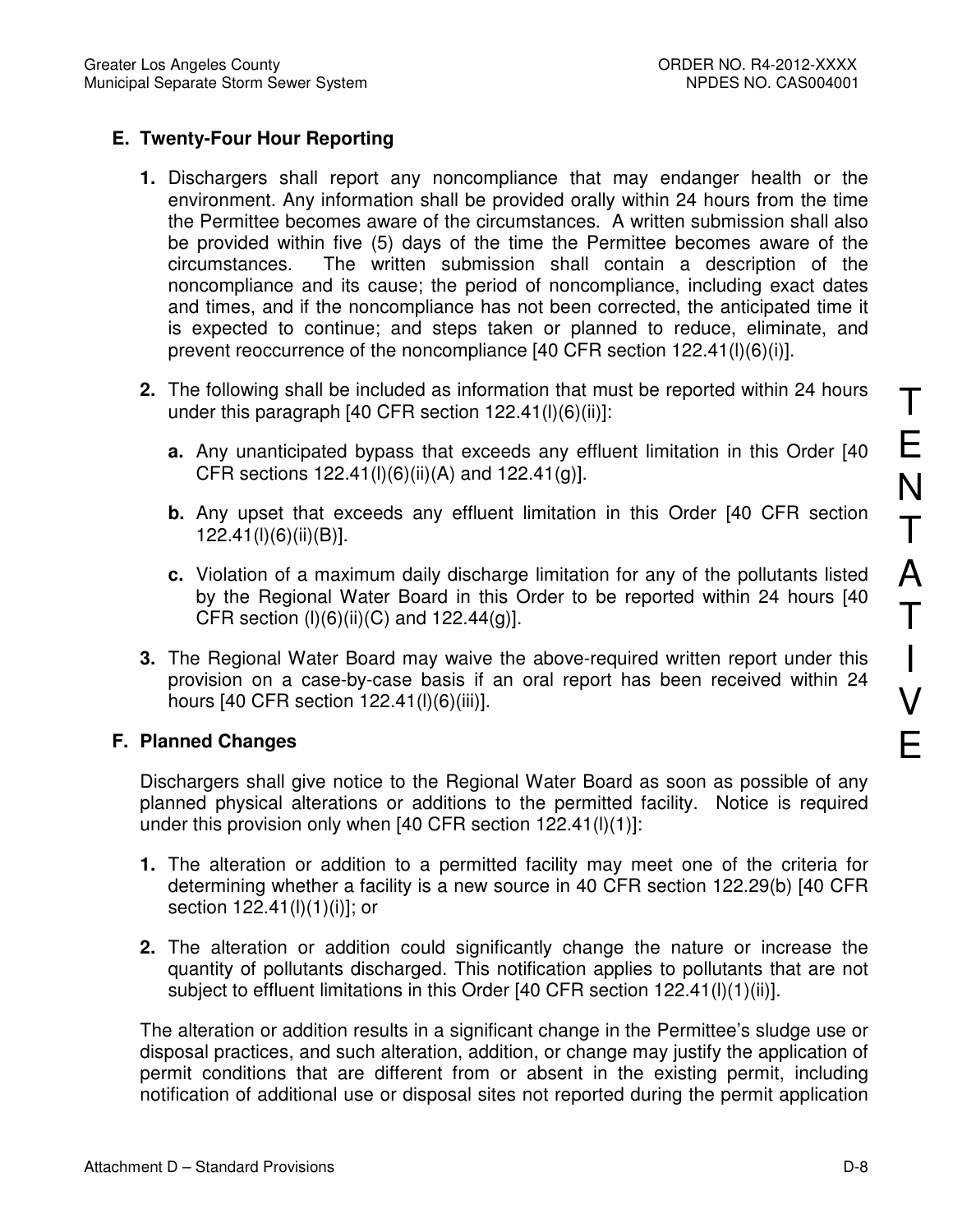process or not reported pursuant to an approved land application plan [40 CFR section 122.41(l)(1)(iii)].

# **G. Anticipated Noncompliance**

Dischargers shall give advance notice to the Regional Water Board of any planned changes in the permitted facility or activity that may result in noncompliance with permit requirements [40 CFR section 122.41(l)(2)].

## **H. Other Noncompliance**

Dischargers shall report all instances of noncompliance not reported under Standard Provisions – Reporting V.C, V.D, and V.E above at the time monitoring reports are submitted. The reports shall contain the information listed in Standard Provision – Reporting V.E above [40 CFR section 122.41(l)(7)].

## **I. Other Information**

When a Permittee becomes aware that it failed to submit any relevant facts in a permit application, or submitted incorrect information in a permit application or in any report to the Regional Water Board, State Water Board, or USEPA, the Permittee shall promptly submit such facts or information [40 CFR section 122.41(l)(8)].

## **VI. STANDARD PROVISIONS – ENFORCEMENT**

- **A.** The Regional Water Board and State Water Board is authorized to enforce the terms of this Order under several provisions of the California Water Code, including, but not limited to, sections 13268, 13385, 13386, and 13387.
- **B.** The CWA provides that any person who violates section 301, 302, 306, 307, 308, 318 or 405 of the CWA, or any permit condition or limitation implementing any such sections in a permit issued under section 402, or any requirement imposed in a pretreatment program approved under sections 402(a)(3) or 402(b)(8) of the CWA is subject to a civil penalty not to exceed \$25,000 per day for each violation. The CWA provides that any person who negligently violates sections 301, 302, 306, 307, 308, 318, or 405 of the CWA, or any condition or limitation implementing any of such sections in a permit issued under section 402 of the CWA, or any requirement imposed in a pretreatment program approved under section 402(a)(3) or 402(b)(8) of the CWA, is subject to criminal penalties of \$2,500 to \$25,000 per day of violation, or imprisonment of not more than one (1) year, or both. In the case of a second or subsequent conviction for a negligent violation, a person shall be subject to criminal penalties of not more than \$50,000 per day of violation, or by imprisonment of not more than two (2) years, or both. Any person who knowingly violates such sections, or such conditions or limitations is subject to criminal penalties of \$5,000 to \$50,000 per day of violation, or imprisonment for not more than three (3) years, or both. In the case of a second or subsequent conviction for a knowing violation, a person shall be subject to criminal penalties of not more than \$100,000 per day of violation, or imprisonment of not more than six (6) years, or both. Any person who knowingly violates section 301, 302, 303, 306, 307, 308, 318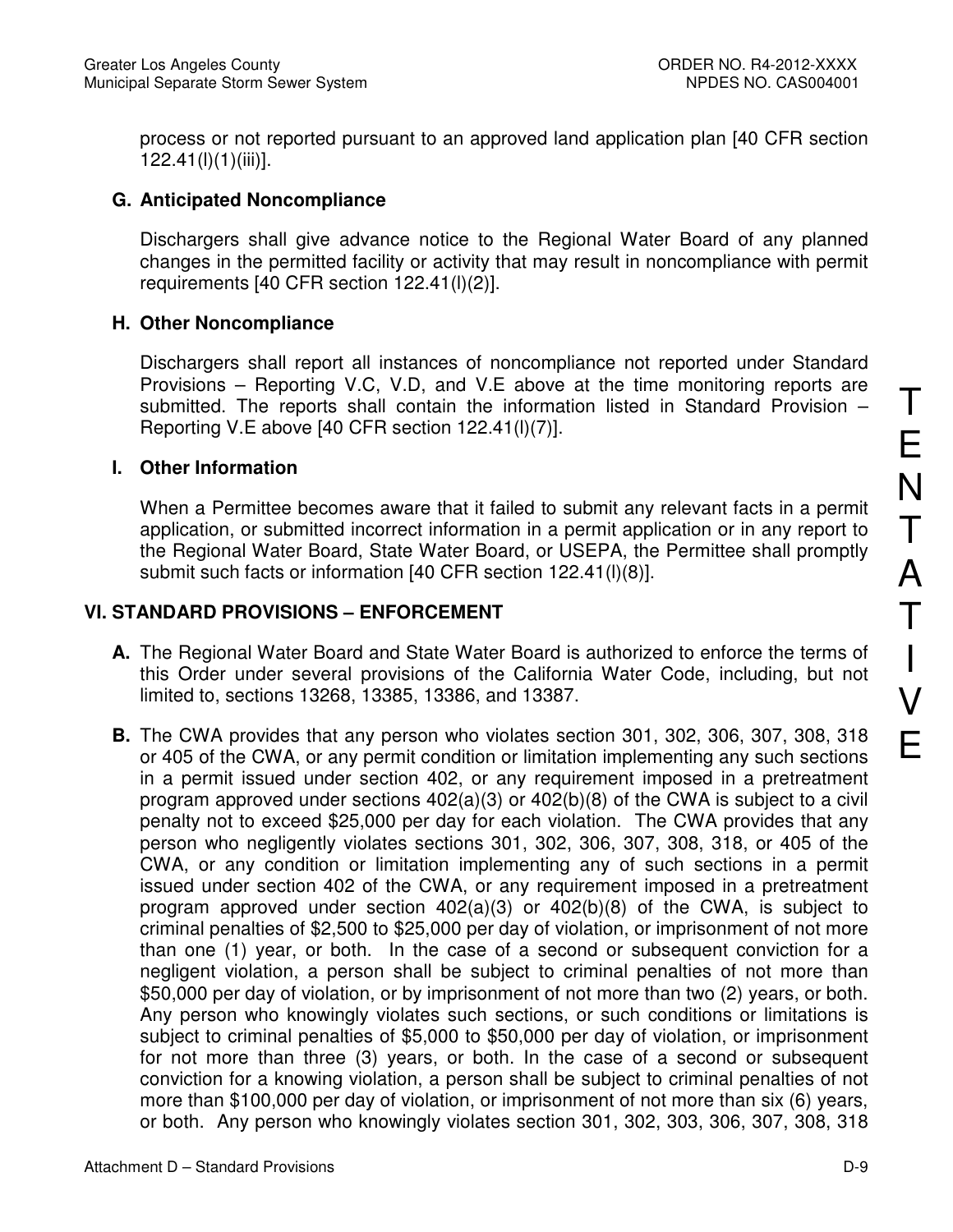or 405 of the CWA, or any permit condition or limitation implementing any of such sections in a permit issued under section 402 of the CWA, and who knows at that time that he thereby places another person in imminent danger of death or serious bodily injury, shall, upon conviction, be subject to a fine of not more than \$250,000 or imprisonment of not more than 15 years, or both. In the case of a second or subsequent conviction for a knowing endangerment violation, a person shall be subject to a fine of not more than \$500,000 or by imprisonment of not more than 30 years, or both. An organization, as defined in section 309(c)(3)(B)(iii) of the CWA, shall, upon conviction of violating the imminent danger provision, be subject to a fine of not more than \$1,000,000 and can be fined up to \$2,000,000 for second or subsequent convictions [40 CFR section 122.41(a)(2)] [California Water Code sections 13385 and 13387].

- **C.** Any person may be assessed an administrative penalty by the Regional Water Board for violating section 301, 302, 306, 307, 308, 318 or 405 of the CWA, or any permit condition or limitation implementing any of such sections in a permit issued under section 402 of the CWA. Administrative penalties for Class I violations are not to exceed \$10,000 per violation, with the maximum amount of any Class I penalty assessed not to exceed \$25,000. Penalties for Class II violations are not to exceed \$10,000 per day for each day during which the violation continues, with the maximum amount of any Class II penalty not to exceed \$125,000 [40 CFR section 122.41(a)(3)].
- **D.** The CWA provides that any person who falsifies, tampers with, or knowingly renders inaccurate any monitoring device or method required to be maintained under this permit shall, upon conviction, be punished by a fine of not more than \$10,000, or by imprisonment for not more than 2 years, or both. If a conviction of a person is for a violation committed after a first conviction of such person under this paragraph, punishment is a fine of not more than \$20,000 per day of violation, or by imprisonment of not more than 4 years, or both [40 CFR section 122.41(j)(5)].
- **E.** The CWA provides that any person who knowingly makes any false statement, representation, or certification in any record or other document submitted or required to be maintained under this Order, including monitoring reports or reports of compliance or noncompliance shall, upon conviction, be punished by a fine of not more than \$10,000 per violation, or by imprisonment for not more than six months per violation, or by both [40 CFR section 122.41(k)(2)].

# **VII. ADDITIONAL STANDARD CONDITIONS APPLICABLE TO SPECIFIC CATEGORIES OF NPDES PERMITS [40 CFR section 122.42]**

**A.** Municipal separate storm sewer systems. The operator of a large or medium MS4 or a municipal separate storm sewer that has been designated by the Regional Water Board or USEPA under 40 CFR section 122.26(a)(1)(v) must submit an annual report by the anniversary of the date of the issuance of the permit for such MS4. The report shall include [40 CFR section 122.42(c)]: